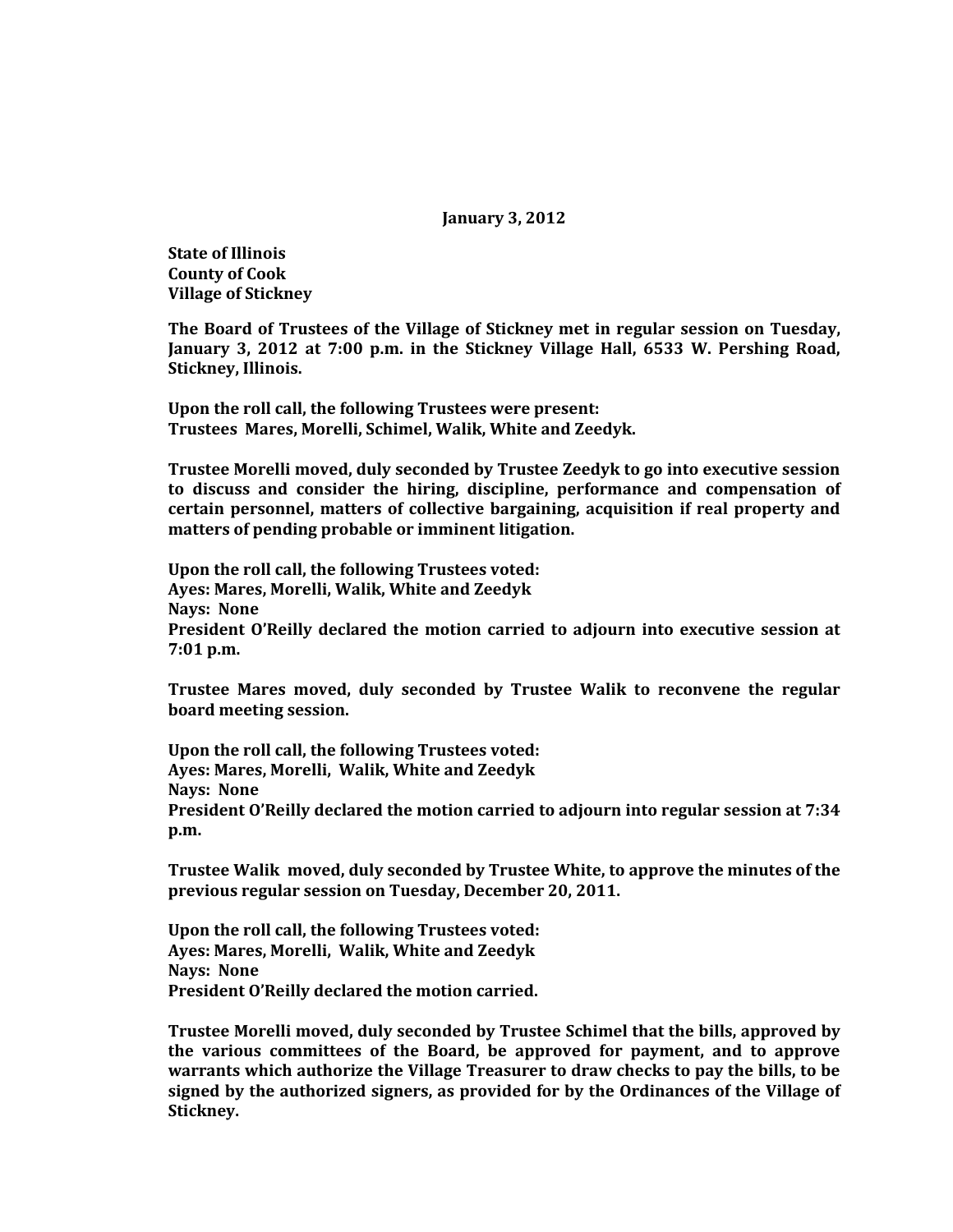**Page 2**

**Upon the roll call, the following Trustees voted: Ayes: Mares, Morelli, Walik, White and Zeedyk** Nays: None **President O'Reilly declared the motion carried.**

**TRUSTEE REPORTS: Trustee Mares addressed the board over the lack of decorum of the audience members who have signed in to address the board. If they are signed up to speak and they make remarks and speak out of turn, they should lose their right to address the meeting. If it continues they could be asked to leave the meeting or get arrested. The last meeting was terrible. We are all adults and should act accordingly. We all have to go by a system and rules. We all voted on the three minute rule. He voted for it because people were standing up and talking across the room. Things were getting out of hand. We certainly want to hear from you but it can't get crazy.**

**Trustee Mares made the presentation of the house decorating contest winners. The finalists were 4302 Maple, 4323 Home, 4112 Grove, 4200 Scoville, 4353 Grove, and 4001 Oak Park. A young man in the audience selected 4302 Maple as the second place winner for a \$25.00 Mennard's gift card. The first place winner sent to 4001 Oak Park for a \$50.00 Mennard's gift card.**

**Trustee Morelli reported on the December, 2011 Fire Department activity. Calls: include 3 working fires, 13 Service related calls and 71 Ambulance calls, 6 automatic fire alarms and trouble alarms, 4 motor vehicle accidents, 17 mutual automatic aid calls, the total response for 2011 was 1117.** 

**Trustee Zeedyk gave the police report for the month of November, 2011. Total number of calls for service: 1,675; Total number of E911 calls: 355; Arrests by type: Traffic: 216; Village Ordinance Offences: 24; Warrants and Complaints: 12; Parking violations: 140; Total number of arrests/citations issued: 392; Total number of squad miles: 14,308; Total amount of gasoline used: 1,261; Average gas mileage per squad: 11.346550**

**Ordinance Control Activity for the month of November, 2011. Ordinance investigations: 404; Business license investigations: 4; Violation notices issued: 34; Miscellaneous details: 142; S.L.O. tickets: 2; Parking Citations Issued: 97**

**Police report for the month of December, 2011.**

**Total number of calls for service: 1,675; Total number of E911 calls: 374; Arrests by type: Traffic: 202; Village Ordinance Offences: 29; Warrants and Complaints: 16; Parking violations: 62; Total number of arrests/citations issued: 309; Total number of squad miles: 14,670; Total amount of gasoline used: 1,335; Average gas mileage per squad: 10.98876**

## **DEPARTMENT REPORTS:**

**Fire Chief Meyer advised us that there was a fire at the race track today. It was at a brick/mortar barn. The horses live downstairs and there are apartments upstairs.**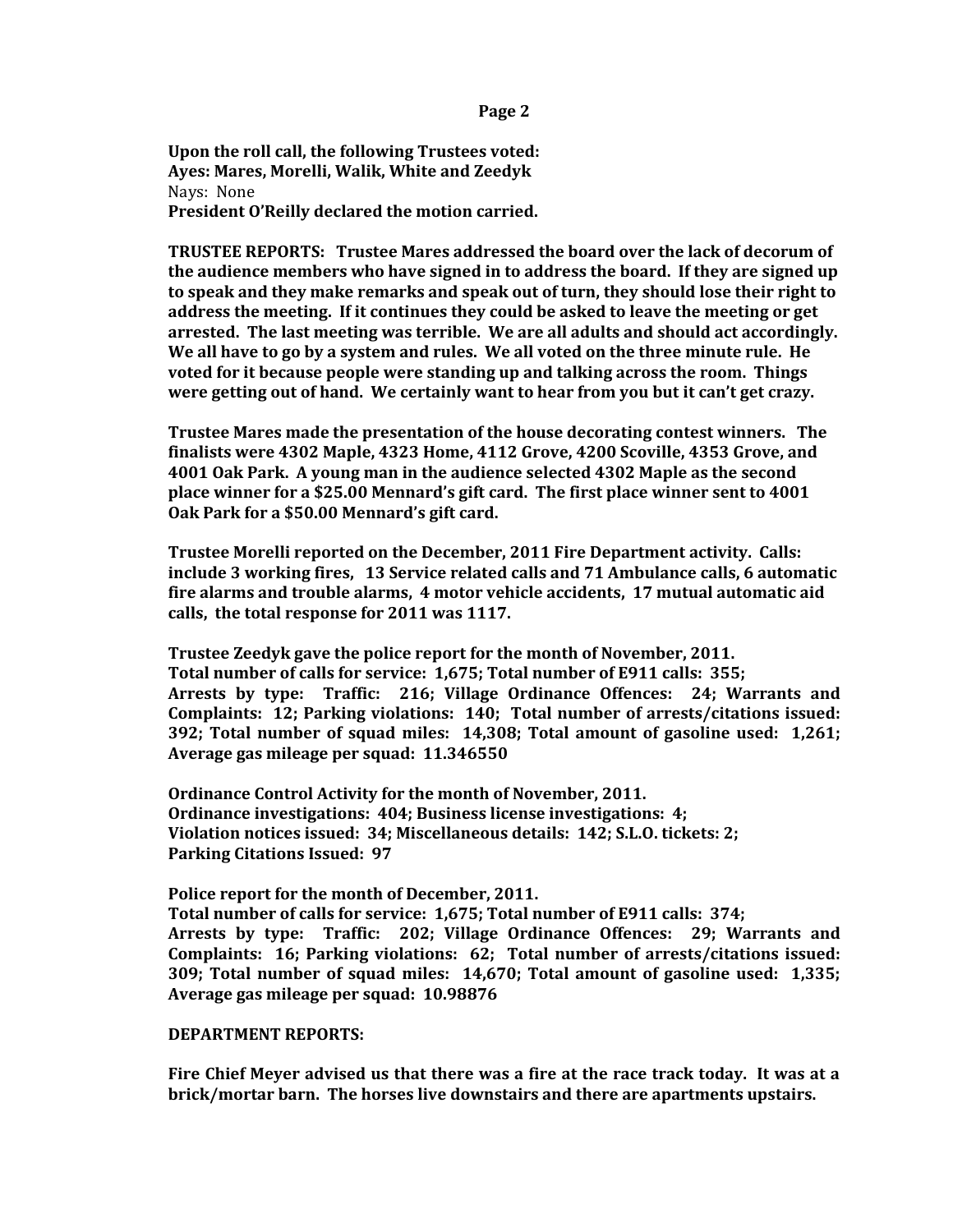## **Page 3**

**The fire started sometimes between 7:30 a.m. and 10:30 a.m. No horses were hurt. They had 24 personnel on the scene.** 

**Public Works Supervisor Joe Lopez reported that January 16 is a day off and pick-ups will be pushed back one day.**

**Treasurer Kurt Kasnicka advised us that the administrative offices will be closed on January 16, for Martin Luther King Day.** 

**Attorney Stanley T. Kusper Jr. addressed the audience. His remarks are as follows: "I wasn't at the last meeting but my associate Steve Adatto was here." "He reported back to me what took place at the meeting." "He said it got a bit rowdy and lacking civility" "Even we lawyers now have committees in the bar association and in the courts to try to teach lawyers on how to be civil to one another." "To be respectful to one another when they are in the courtroom, particularly." "I am an old timer as you might gather." "And, it really discourages me in a since for me to see that the law schools today are teaching what I call 'smash-mouth lawyering'". "You come out and the first thing you do is start throwing verbal punches at the other lawyer." "It doesn't accomplish anything." " The judge doesn't want to hear it, he doesn't want to see it, he doesn't like it in his courtroom." "It gets infectious because when two lawyers are fighting in front of the judge and you have forty more sitting back there thinking, 'If they got away with it then so can I'". "And, so, I would like to comment a little bit on civility at these meetings." "You heard one of the trustees, and I'm sure it is shared by the board, the mayor and the clerk and everyone that they do want to hear from everyone." "But, it has to be done in a way that's orderly, polite, and civil if you will." "So I am going to suggest the following." "This is what the law is." "This is from the statutes of Illinois." The Public's Right to Speak at Meetings: Section 2.06 (g) involves the public's right to speak. This section states that, "Any person shall be permitted an opportunity to address public officials under the rules established and recorded by the public body." As a result of this language, all public bodies must develop a procedural rule which will allow the public to have the ability to address the public body. While this amendment permits the public to have an opportunity to address public officials, it does not require the public officials to engage in a debate, to make themselves available for abusive or harassing behavior by a member of the public, or to provide on-the-spot answers to members of the public on the topics that are raised by the public. He added, "Because they may not know those answers without doing some research". He went on, "Village Ordinance Number 2009-17 Sec. 2-106. Public Comments at Village Board Meetings states; (These are the municipal rules here.) Public comment shall occur during Village meetings where the meeting agenda schedules time for public comment. The public shall be allowed to make comments during a Village meeting at the time designated on the meeting agenda, subject to the following procedures and guidelines: (a) Prior to meetings the Village will make available a sign-in-sheet, where prospective speakers must print their names and addresses, and indicate the subject matter upon which they wish to address the Board; He asked to digress for just a moment. Mr. Kusper stated, "as I looked at the list here today a question; A question for Dan O'Reilly." "What's the subject?" "We know who he is, but what is the subject of the question?" "Technically, that does not comply with the ordinance so it would be outside the rules." "I would suggest to people when they do things like that. . . . . one says public works question, fine, you**